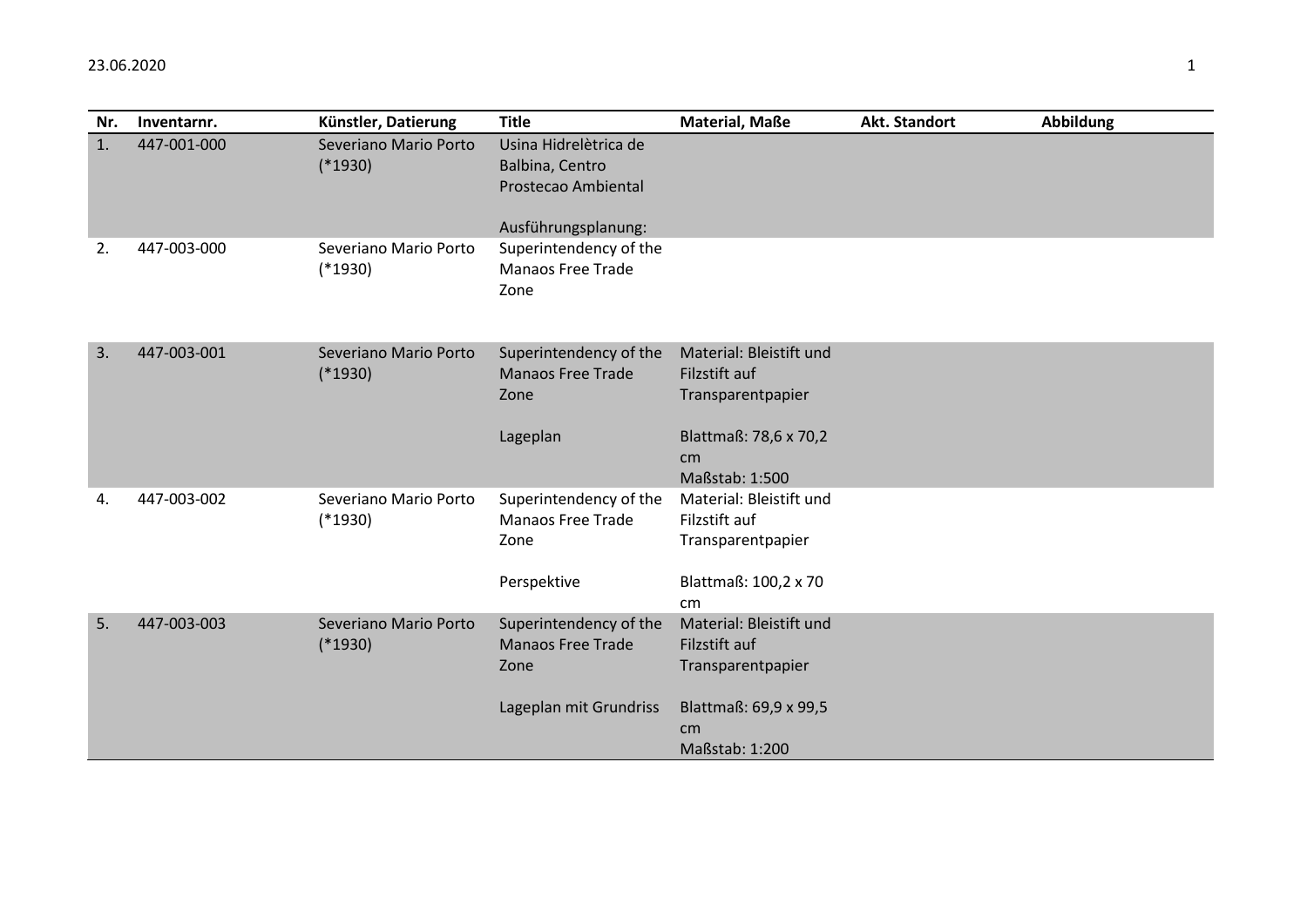| 6.  | 447-003-004 | Severiano Mario Porto<br>$(*1930)$ | Superintendency of the<br><b>Manaos Free Trade</b><br>Zone<br>Ein Querschnitt, Zwei<br>Längsschnitte | Material: Bleistift und<br>Filzstift auf<br>Transparentpapier<br>Blattmaß: 70,2 x 99,8<br>cm <sub>2</sub>   |
|-----|-------------|------------------------------------|------------------------------------------------------------------------------------------------------|-------------------------------------------------------------------------------------------------------------|
| 7.  | 447-003-005 | Severiano Mario Porto<br>$(*1930)$ | Superintendency of the<br><b>Manaos Free Trade</b><br>Zone<br>Fassadenansicht,<br>Fassadendetail     | Material: Bleistift und<br>Filzstift auf<br>Transparentpapier<br>Blattmaß: 70 x 99,8 cm                     |
| 8.  | 447-002-000 | Severiano Mario Porto<br>$(*1930)$ | The Architect's Home                                                                                 |                                                                                                             |
| 9.  | 447-002-001 | Severiano Mario Porto<br>$(*1930)$ | The Architect's Home<br>Frontfassade,<br>Längsfassade                                                | Material: Bleistift,<br>Filzstift auf<br>Transparentpapier<br>Blattmaß: 100 x 70 cm                         |
| 10. | 447-002-002 | Severiano Mario Porto<br>$(*1930)$ | The Architect's Home<br>Lageplan                                                                     | Material: Bleistift,<br>Filzstift auf<br>Transparentpapier<br>Blattmaß: 81,1 x 70,2<br>cm<br>Maßstab: 1:100 |
| 11. | 447-002-003 | Severiano Mario Porto<br>$(*1930)$ | The Architect's Home<br>Drei Ansichten                                                               | Material: Bleistift,<br>Filzstift auf<br>Transparentpapier                                                  |